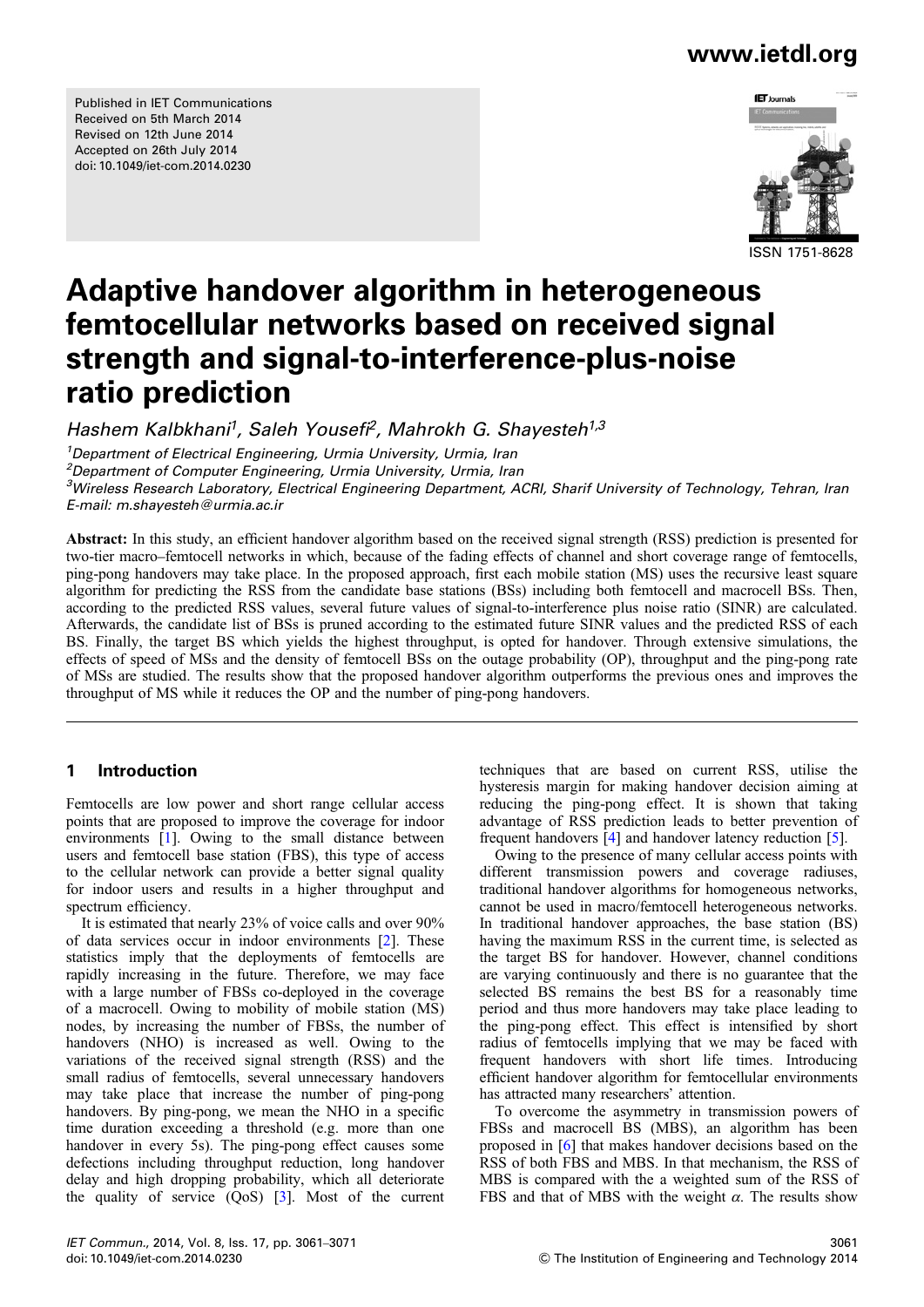that this approach improves the probability of connection to FBS in areas near to MBS and also MSs can use better signal quality received from FBS. However, this algorithm needs the exact knowledge of FBS location to select the proper value of  $\alpha$ . In [7], the authors proposed an algorithm based on the RSS and wireless transmission loss named RWTL in which, handover is triggered when the RSS from FBS is greater than a threshold. In fact, when the received RSS from FBS exceeds the RSS from MBS, plus a hysteresis margin, the MS connects to the FBS, otherwise transmission loss is used as handover parameter and MS connects to the BS with a minimum transmission loss. It should be noted that knowledge of the transmission powers of BSs is necessary for transmission loss calculation. It was shown that the algorithm in [7] outperforms that of [6] in terms of the probability of assignment of users to FBS. However, if the RSS of the FBS is lower than that of the MBS, making connection to the FBS results in a lower RSS which leads to throughput degradation. Another concern about the works of  $[6, 7]$  is that the performance of the methods is evaluated for nodes moving in a straight line and scenarios with dense femtocells and nodes with random mobility are not considered. Yidan et al. [8] proposed a mechanism for femtocell-to-femtocell handover. The candidate FBSs are selected based on their RSSs and access mode while the hidden FBS problem is taken into account as well. It was shown that the method proposed in [8] has a lower failure rate than the traditional handover algorithms.

Recently, a few works made efforts to reduce the number of unnecessary handovers in macro/femtocell networks. In [9], a cell selection method for an open-access femtocell network was modelled as a decentralised restless multi-armed bandit with unknown dynamics and multiple players. In this framework, each channel is modelled as an arbitrary finite-state Markov chain while each user tries to find the best channel that maximises its capacity and reduces the NHO. In [10], self-optimising algorithm uses kernel methods and neural networks to reduce the unnecessary handovers in a indoor–outdoor scenario. However, in such approaches the computational complexity is a main concern. A cell association algorithm with the objective of reaching a trade-off between network capacity and fairness was proposed in [11]. The algorithm reduces unnecessary handovers using Bayesian estimation and maximises network capacity while trying to maintain fairness among users. A distance-based handover scheme was proposed in [12]. In this algorithm, at first mobile user obtains the traversed distance in femtocell coverage area, and then the distance is compared with a threshold value to make a decision for handover.

A few predictive algorithms have been presented in particular for dense femtocell deployments. In [5], the authors proposed a prediction-based approach to increase service continuity, which in turn leads to reduction of handover latency. Autoregressive (AR) model for prediction of the filtered reference signal received power of Layer 3 (L3) is used to activate L3 handover prior to Layer 2 (L2) handover procedure. Their method at first triggers the classical handover (i.e. based on the current RSS) and if handover is not triggered, the predictive approach is used to trigger the handover in L3. In [13], the authors introduced an algorithm that predicts the future mobility pattern of MSs to identify temporary femtocell visitors to reduce the unnecessary handovers. The location of the MS is determined by a positioning technology and is sent to the server periodically. The server extracts mobility patterns,

and if the next movements are located in the femtocell coverage area for a long enough time, the MS connects to the FBS.

The aim of this study is to present an efficient handover algorithm in order to improve the throughput of MSs and reduce the ping-pong handovers. Our approach is a prediction-based algorithm and is different from the previous prediction-based approaches [4, 5, 13]. In the proposed method, we utilise RSS in order to trigger handovers. At first, the BSs whose related RSS are greater than a threshold and also greater than the RSS of the serving BS plus a hysteresis margin, are identified. Then, we predict the future RSS samples of the identified BSs (obtained in the previous step) and the current serving BS. Adaptive recursive least square (RLS) algorithm [14] is used to predict the RSS samples which are used for estimation of the future SINR samples. Finally, we prune the list of candidate BSs based on the estimated SINR and predicted RSS and choose the BS with the highest throughput. The performance of the proposed algorithm is evaluated in terms of error in RSS prediction, the NHO, the ping-pong rate (PPR), the throughput and outage probability (OP) of the MSs. The results indicate the efficiency of the introduced algorithm in comparison with previous methods.

The rest of this paper is organised as follows. Section 2 describes the two-tier cellular network model used in this work. Description of the RLS algorithm and prediction details are presented in Section 3. The proposed neighbour BSs list creation and handover algorithm are explained in Section 4. Performance evaluation results are provided in Section 5. Finally, Section 6 concludes the paper.

### 2 Network model

We consider downlink of the orthogonal frequency-division multiple access-based two-tier cellular network. The macrocell network layout and spectrum partitioning are shown in Figs.  $1a$  and  $b$ , respectively. The central macrocell is surrounded by 6 and 12 macrocells in the first and second layers of the macrocell network, respectively. Therefore, a macrocell network consists a total of 19 macrocells. Since the distance of higher layers (layers three and later) of the macrocell network from the central macrocell is large, the received interferences from them is negligible; hence the effect of higher tier macrocells is ignored.

In this paper, we consider the coverage area of the central macrocell. Macrocell network follows fractional frequency reuse structure, where the coverage area is divided into two non-overlapping regions; inner and outer regions. The radius of inner region is selected in a manner that both regions have the same areas. An omni-directional antenna is used at the centre of the hexagonal macrocell with radius  $R<sub>m</sub>$  to serve macrocell users with different transmission powers for the inner and outer regions users [15, 16].

We adopt frequency partitioning and an allocation scheme presented in [17]. Frequency spectrum (20 MHz) is divided into four sub-bands, namely  $F_a$ ,  $F_b$ ,  $F_c$  and  $F_d$ , to provide 100 resource blocks (RBs) each with 200 kHz bandwidth.  $F_a$  is allocated to the macrocell users in the inner area with a frequency reuse factor equal to one. The remaining sub-bands are assigned to the macrocell users in the outer area with frequency reuse factor equal to three. From the available sub-bands, femtocell network uses RBs from the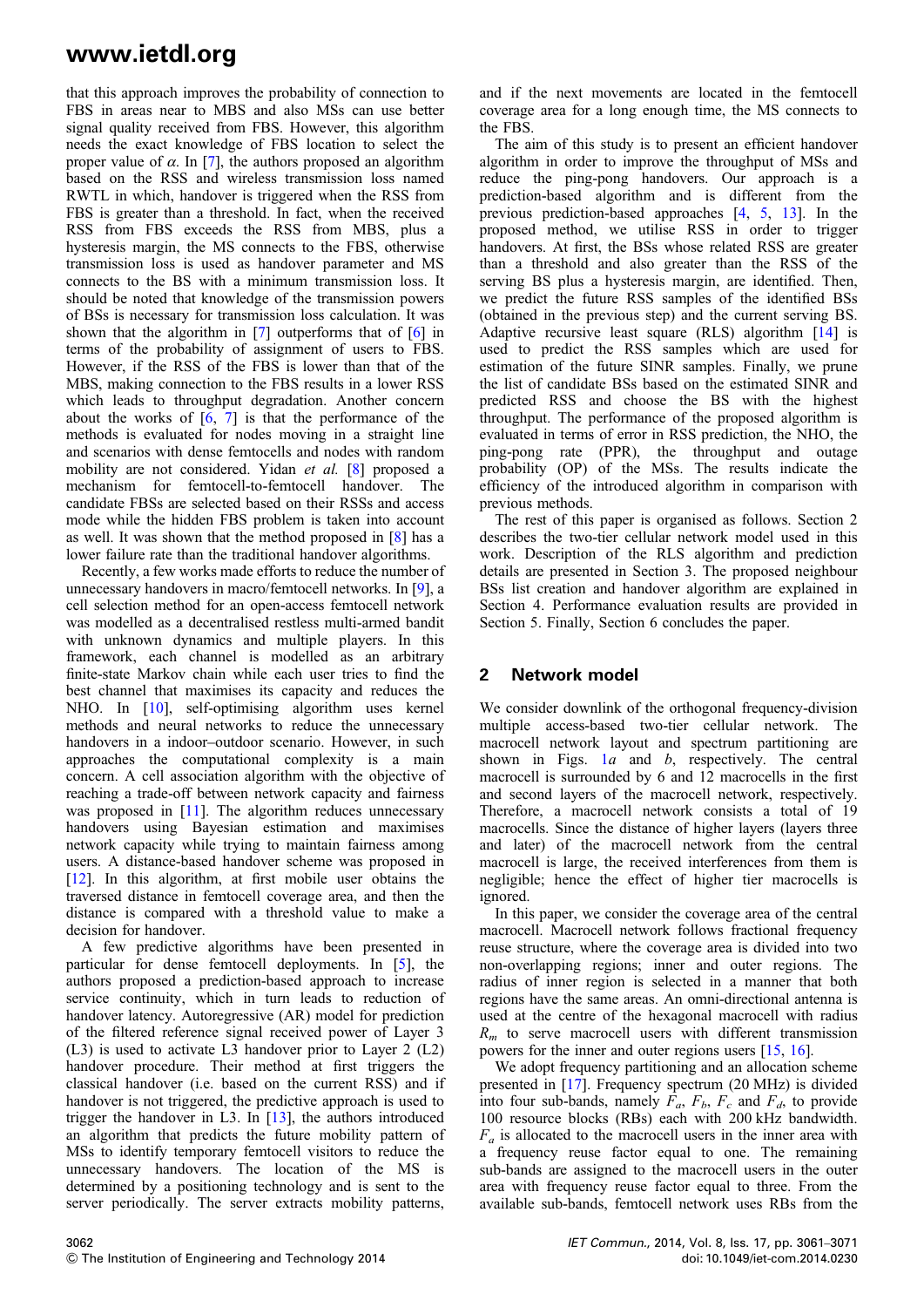

Fig. 1 Macrocell network layout and frequency partitioning used in this study a Macrocell network layout

b Spectrum division

sub-bands  $F_c$  and  $F_d$  to avoid high cross-tier interference from the macrocell network in co-channels. In this study, it is assumed that femtocell network can use eight RBs with lowest cross-tier interference from sub-bands  $F_c$  and  $F_d$ . Each FBS randomly chooses one RB to serve its user with an omni-directional antenna. FBSs are distributed in the coverage area of macrocell according to the homogeneous spatial Poisson point process with intensity  $\lambda_F$  to coverage the disk area with radius  $R_F$ . Therefore, the average number of FBSs in the cover of the central macrocell with area  $|H|$ is  $N_{\text{FBS}} = \lambda_{\text{F}} |\mathcal{H}|$ .

Path loss, shadowing and frequency-flat Rayleigh fading are considered to model the wireless channel. Path losses of

different links are presented in Table 1, which are adopted from  $[18]$ . In Table 1, d denotes the distance between the transmitter and receiver,  $L<sub>w</sub>$  is the wall penetration loss and  $d_{\text{indoor}}$  is the nearest available distance from FBS to MS that is set to 0.5 m.

Shadowing has log-normal distribution, that is, its logarithm has normal distribution with mean  $\mu$  and standard deviation  $\sigma$  [19]. It is assumed that shadowing fluctuations have the correlation distance equal to  $d_0$ ; shadowing coefficients have autocorrelation function as

$$
r_k = \sigma^2 e^{-k/d_0} \tag{1}
$$

| <b>Table 1</b> Path losses for different links [18] |  |
|-----------------------------------------------------|--|
|                                                     |  |

| Link $(Tx/Rx)$               | Path loss                                                                                                                                                                                                              |
|------------------------------|------------------------------------------------------------------------------------------------------------------------------------------------------------------------------------------------------------------------|
| MBS/outdoor user             | $P_1$ (dB) = 15.3 + 37.6 $log_{10}d$                                                                                                                                                                                   |
| MBS/indoor user              | $P_1$ (dB) = 15.3 + 37.6 $log_{10}d$ + $L_w$                                                                                                                                                                           |
| serving FBS/indoor user      | $P_1$ (dB) = 38.46 + 20 $log_{10}d + 0.7d_{\text{indoor}}$                                                                                                                                                             |
| interfering FBS/outdoor user | $P_1$ (dB) = 38.46 + 20 $log_{10}d + 0.7d_{index} + L_w$                                                                                                                                                               |
| interfering FBS/indoor user  | $P_{L}$ (dB) = 38.46 + 20 log <sub>10</sub> d + 0.7 d <sub>indoor</sub> + $\begin{cases} L_{\text{w}} & \text{if } R_{\text{F}} < d \leq 2R_{\text{F}} \\ 2L_{\text{w}} & \text{if } 2R_{\text{F}} \leq d \end{cases}$ |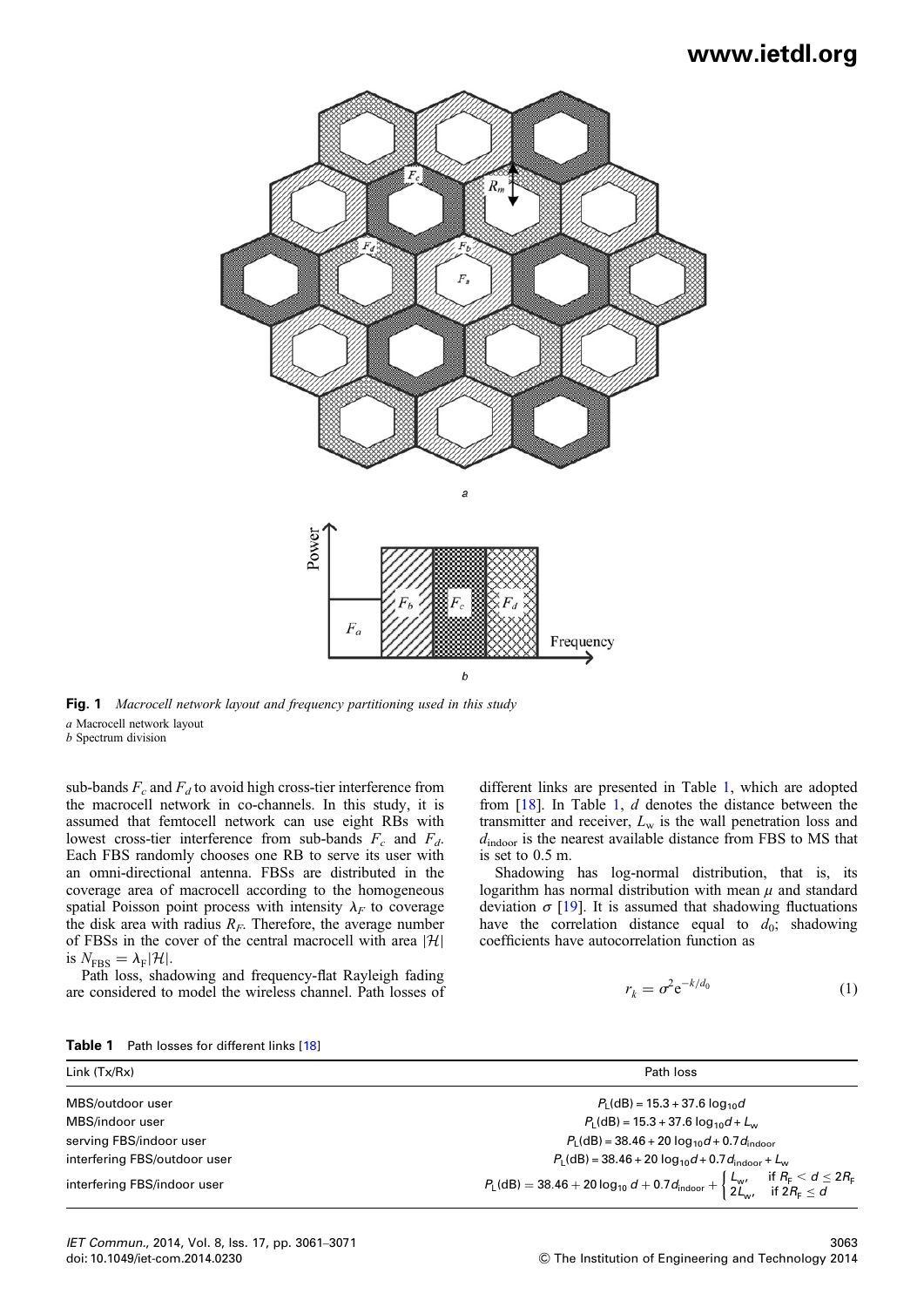Also, fast fading channel coefficients have unit mean exponential distribution [20].

Based on the mentioned channel impairments, the received power  $P_R$  can be calculated as

$$
P_{\rm R} = P_{\rm T} H \Psi P_{\rm L}^{-1} \tag{2}
$$

where  $P_T$ , H, Ψ and  $P_L$  indicate the BS transmission power, fast fading coefficient, log-normal shadowing and path loss, respectively.

The received SINR of an RB,  $\gamma$  is calculated as

$$
\gamma = \frac{P_{\rm R}}{I_{\rm F} + I_{\rm M} + N_0} \tag{3}
$$

where  $P_R$  is the received power from the serving BS,  $I_F$  is the received interference from the other co-channel FBSs, which is set to zero if the serving BS is MBS,  $I_M$  is the total received interference from the interfering co-channel MBSs and  $N_0$  is the white noise power.

In this paper, three QoS parameters from the viewpoint of the user are considered: OP, throughput and PPR. The OP of an RB is defined as the probability that its SINR becomes smaller than the predefined threshold value  $\gamma^{\text{th}}$ , that is

$$
OP = Pr(\gamma < \gamma^{\text{th}}) \tag{4}
$$

The throughput is calculated from the Shannon entropy law [21] as follows

$$
r = \log_2(1 + \gamma) \text{ bits/s/Hz}
$$
 (5)

Ping-pong occurs when the NHO in a specific time duration exceeds a threshold (e.g. more than one handover in every 5s). The PPR is calculated as the number of ping-pong handovers divided by the total NHO.

#### 3 RLS algorithm

3064

As mentioned, our approach is based on the RSS prediction. In this section, we briefly explain the theory of RLS [14]. The details of how it is used in our proposed method will be explained in Section 4. In the literature, adaptive prediction algorithms are used in many scenarios such as prediction of orthogonal frequency-division multiplexing time-varying channels [22], resource estimation of video decoding [23], speech encoding [24], lossless compression of floating-point volume data and video sequence [25, 26].

To overcome the random effects of shadowing and Rayleigh fading, at the receiver, exponential smoothing window is applied to the RSS; then the smoothed RSS is used as the input of RLS algorithm. The smoothing window has the impulse response as [27]

$$
h_{\rm w}(k) = \frac{1}{d_{\rm avg}} \exp\left(\frac{-k}{d_{\rm avg}}\right) \quad k \ge 0 \tag{6}
$$

where  $d_{avg}$  is the smoothing window period. The smoothed RSS  $(\overline{P}_{\text{R}}^n)$  is obtained by the convolution of the raw RSS



**Fig. 2** Structure of adaptive prediction [28]

 $(P_R)$  and the smoothing window as

$$
\bar{P}_{R}(k) = P_{R}(k)^{*} h_{w}(k) = \frac{1}{d_{avg}} \int_{0}^{k} P_{R}(k - x) \exp\left(\frac{-x}{d_{avg}}\right) dx
$$
 (7)

where  $*$  denotes convolution operator.

Fig. 2 illustrates the adaptive prediction block diagram [28], where the adaptive processor is a finite impulse response (FIR) filter with length  $F_l$ . Adaptive prediction consists of two steps: FIR filter coefficients estimation and then using the estimated coefficients for prediction. We denote  $N_{obs}$  as the number of RSS samples required for prediction. At first, the last  $N_{obs}$  RSS samples up to time index k, construct the signal vector  $S_k$  as

$$
S_k = \begin{bmatrix} \bar{P}_R(k - N_{\text{obs}} + 1), & \bar{P}_R(k - N_{\text{obs}}), & \dots, & \bar{P}_R(k) \end{bmatrix}
$$
\n(8)

This signal is used at the FIR filter coefficients estimation step. Then, based on the  $\Delta$  delayed sample version of  $S_k$ , that is,  $C_k$ , the last  $\Delta$  samples of  $S_k$  are predicted.

At the ith iteration of the estimation step, the RSS sample vector  $(X_i)$  and the weight vector  $(W_i)$  used in the adaptive processor are, respectively, defined as

$$
X_i = [C_k(i)C_k(i-1), \dots, C_k(i - F_1 + 1)] \tag{9}
$$

$$
W_i = [w(0) \quad w(1), \dots, \ w(F_1 - 1)]^T \tag{10}
$$

where  $\left[ . \right]^T$  denotes the transpose operation. The output of the adaptive processor at the ith iteration is obtained as

$$
\hat{S}_k(i) = X_i W_i \tag{11}
$$

The error, that is, the difference between the actual RSS sample and the predicted RSS one, is calculated as

$$
e_k(i) = S_k(i) - \hat{S}_k(i)
$$
 (12)

The RLS algorithm tires to reduce  $E[e_k^2(i)]$  and updates the weight vector at the *i*th iteration as  $[14]$ 

$$
W_i = W_{i-1} + P_i X_i^* [S_k(i) - X_i W_{i-1}], \quad i \ge 1
$$
 (13)

where

$$
P_{i} = \lambda_{\text{rls}}^{-1} \left[ P_{i-1} - \frac{\lambda_{\text{rls}}^{-1} P_{i-1} X_{i}^{*} X_{i} P_{i-1}}{1 + \lambda_{\text{rls}}^{-1} X_{i} P_{i-1} X_{i}^{*}} \right]
$$
(14)

Here  $0 < \lambda_{\text{rls}} \le 1$  is the forgetting factor that accounts for

& The Institution of Engineering and Technology 2014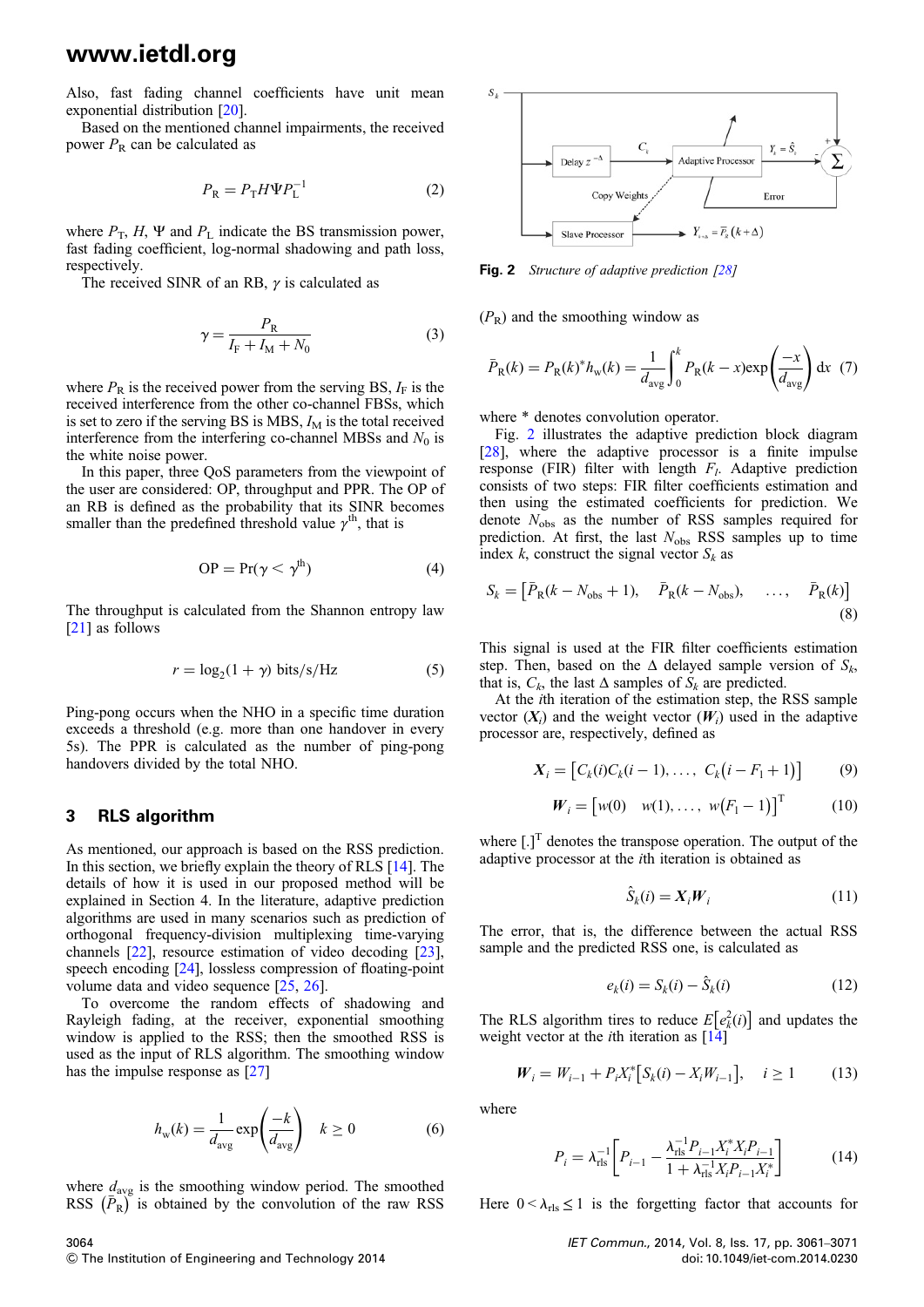possible non-stationarity of the input. In this work,  $\lambda_{\text{rls}}$  is set to 0.99 [14]. The initial value  $P_0$  is set to  $\varepsilon^{-1} I_{F_1}$ , where  $\varepsilon$  is a small positive scalar value and  $I_{F_1}$  is the identity matrix of small positive scalar value, and  $I_F$  is the identity matrix of size  $F_1 \times F_1$ .

After the estimation process of filter coefficients is performed, the filter weights are copied in the slave processor to predict the future  $\Delta$  sample of  $S_k$ , that is,  $\hat{\overline{P}}_{R}(k+\Delta)$  as

$$
\hat{\bar{P}}_{R}(k+\Delta) = [\bar{P}_{R}(k) \quad \bar{P}_{R}(k-1), \dots, \ \bar{P}_{R}(k-F_{1}+1)]W
$$
\n(15)

where  $W$  is the weight vector obtained at the end of the estimation process.

#### 4 Proposed handover algorithm

The flowchart of proposed algorithm for selecting target BS is shown in Fig. 3. The introduced algorithm consists of two main steps: (i) creating the neighbour candidate BSs list for handover, and (ii) selecting the proper BS for handover. In the following, each part is explained in details.

In a pre-determined time interval (one second in this study), each MS measures the RSSs from different BSs including MBS and FBSs. Therefore, the total number of BSs ( $N_{\text{BS}}$ ) is equal to  $N_{\text{FBS}} + 1$ , where  $N_{\text{FBS}}$  is the number FBSs. According to box 1 in Fig. 3, the BSs whose measured RSS values satisfy the following conditions, compose the set of candidate BSs  $(S<sub>HC</sub><sup>1</sup>)$ 

$$
\bar{P}_{\text{R}}^{j} > P_{\text{R}}^{\text{th}} \quad \text{and} \quad \bar{P}_{\text{R}}^{j} > \bar{P}_{\text{R}}^{\text{serv}} + \Delta_{\text{H}} \quad j = 1:N_{\text{BS}} \quad (16)
$$

### www.ietdl.org

where  $\bar{P}_R^j$ ,  $P_R^{\text{th}}$  and  $\bar{P}_R^{\text{serv}}$  are the RSS of the *j*th BS, the threshold value for the RSS and the RSS of current serving BS, respectively, and  $\Delta_H$  is the hysteresis margin.  $P_R^{\text{th}}$  is to make sure about the acceptable RSS from BS. If no BS belongs to  $S_{\text{HC}}^1$ , handover is not required; otherwise the next steps of the proposed algorithm are executed.

To overcome the shortcomings of classic non-predictive RSS-based handover algorithms (e.g. those of  $[6, 7]$ ), we propose to predict the RSS and SINR samples of the candidate BSs that belong to  $S_{HC}^1$ . As shown in box 2 of Fig. 3, based on the  $N_{\text{obs}}$  RSS samples of the *j*th BS belonging to  $S_{\text{HC}}^1$ , we predict the  $N_{\text{pr}}$  RSS samples of that BS based on the RLS algorithm explained in Section 3. Thus, each MS has the predicted RSS for all BSs belonging to its  $S_{\text{HC}}^1$  list, where the predicted RSS samples of the *j*th BS belonging to  $S_{HC}^1$  are denoted by  $\hat{\vec{P}}_R^j$ .

Next, according to the predicted RSS samples, we estimate the next SINR samples as follows (box 3 in Fig. 3). If the user connects to the macrocell network, it receives interference only from other macrocells, while if it connects to the femtocell network, it receives interference from macrocells as well as femtocells. Since users move in a low speed (maximum 3.3 m/s), distance variations between the user and interfering macrocells are very low, therefore the variations of interference from macrocell network are negligible. To decrease the computational cost, we can assume that the received interference from the macrocell network in the next steps is the same as the interference in the current one. On the other hand, the distance between FBSs is low, hence, the received interference from other femtocells can change considerably even in very low speeds. Each femtocell user receives interference from some co-channel FBSs in the coverage of central macrocell. To estimate the received interference from other co-channel



**Fig. 3** Flowchart of the proposed algorithm for selecting the target BS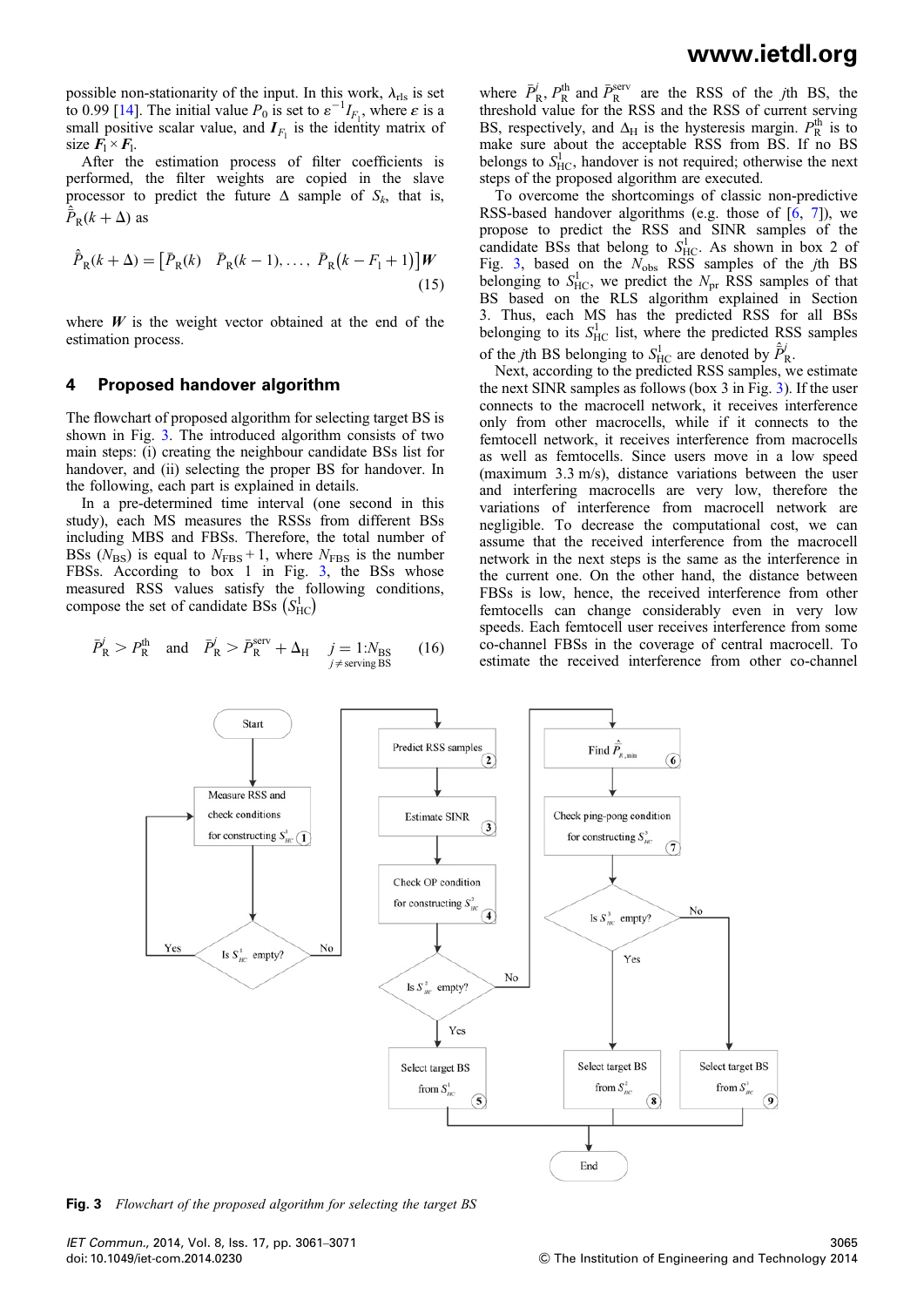FBSs, we use the estimated interference from the co-channel interfering FBSs in  $S_{HC}^1$ . Thus, the predicted SINR of MS from the jth BS belonging to the  $S_{\text{HC}}^1$ ,  $\hat{\gamma}_j$  can be calculated as

$$
\hat{\gamma}_j = \frac{\hat{\bar{P}}_R^j}{I_M^j + \hat{I}_F^j + N_0} \tag{17}
$$

where  $\hat{P}_{\rm R}^j$  is the predicted RSS of the *j*th BS,  $\hat{I}_F^j$  is the predicted received interference of the jth BS from co-channel FBSs which is set to zero if the jth BS is MBS, and  $I_M^j$  is the received interference from the co-channel macrocells at the current time. As mentioned above, the received interference from co-channel MBSs is not predicted and assumed to be fixed during prediction process because of large distance between the MS and interfering macrocells and the low speed of MS.

Those BSs from  $S_{HC}^{1}$  whose minimum predicted SINR values are greater than the predefined threshold value  $\gamma$ <sup>th</sup> compose  $S_{HC}^{2\degree}$  (box 4 in Fig. 3). If all members of  $S_{HC}^{1}$  have minimum predicted SINR values less than  $\gamma^{\text{th}}$ ,  $S_{\text{HC}}^2$  has no member. In this case (see box 5 in Fig. 3), the throughputs of candidate BSs belonging to  $S_{HC}^1$  are estimated based on the predicted SINR values. The BS that has the maximum estimated throughput is selected as the target BS for handover. Therefore, for the *j*th BS of  $S_{HC}^1$ , we calculate the sum of the predicted SINR samples, that is,  $S_1(j)$  as

$$
S_1(j) = \sum_{n=1}^{N_{\text{pr}}} \hat{\gamma}_j(n) \quad j = 1, \dots, N_1 \quad (18)
$$

where  $\hat{\gamma}_i(n)$  denotes the *n*th predicted SINR sample of the *j*th BS,  $N_{\text{pr}}$  is the number of predicted RSS/or SINR samples and  $N_1$  is the number of BSs belonging to  $S_{\text{HC}}^1$ . Finally, the target BS for the next time is obtained as

$$
j_{\text{target}} = \arg \max_{j \in S_{\text{HC}}^1} (S_1(j)) \tag{19}
$$

In the case that  $S_{\text{HC}}^2$  has members, we check the ping-pong constraint on the BSs of  $S_{HC}^2$  (boxes 6 and 7 in Fig. 3). Ping-pong occurs when more than one handover occurs at the specific time. In this paper, it is assumed ping-pong occurs when the MS connects to the BS for less than 5 s. The minimum value of predicted RSS samples is calculated (box 6 in Fig. 3), that is

$$
\hat{\overline{P}}_{\text{R,min}}^{j} = \min\left(\left[\hat{P}_{\text{R}}^{j}(1), \ \ldots, \ \hat{\overline{P}}_{\text{R}}^{j}(N_{\text{pr}})\right]\right) \tag{20}
$$

| <b>Table 2</b> Simulation parameters |
|--------------------------------------|
|--------------------------------------|

Those BSs of  $S_{HC}^2$  whose minimum predicted RSSs are greater than the  $P_{\rm R}^{\rm th}$ , construct the  $S_{\rm HC}^3$  (box 7 in Fig. 3). This is to make sure that the candidate BSs with the acceptable predicted SINRs can provide acceptable RSSs in the next times.

If  $S_{\text{HC}}^3$  is an empty set, the proper BS for handover should be selected from  $S_{HC}^2$  (box 8 in Fig. 3). The sum of the predicted SINR samples of the *j*th BSs of  $S_{HC}^2$  ( $S_2(j)$ ) is calculated as

$$
S_2(j) = \sum_{n=1}^{N_{\text{pr}}} \hat{\gamma}_j(n) \quad j = 1, ..., N_2 \quad (21)
$$

where  $N_2$  is the number of BSs belonging to  $S_{HC}^2$ . In this case, the target BS for the next time is selected as

$$
j_{\text{target}} = \arg \max_{j \in S_{\text{HC}}^2} (S_2(j))
$$
 (22)

If  $S_{\text{HC}}^3$  is not empty (box 9 in Fig. 3), the sum of predicted SINRs of  $S_{HC}^3$  is calculated as

$$
S_3(j) = \sum_{n=1}^{N_{\text{pr}}} \hat{\gamma}_j(n) \quad j = 1, \dots, N_3 \tag{23}
$$

where  $N_3$  is the number of BSs belonging to  $S_{\text{HC}}^3$ . Finally, the BS with the maximum sum is selected as the target BS as

$$
j_{\text{target}} = \arg \max_{j \in S_{\text{HC}}^3} (S_3(j)) \tag{24}
$$

#### 5 Performance evaluation

In this section, we evaluate the performance of the proposed handover algorithm in femtocellular networks through extensive simulations carried out in MATLAB<sup>®</sup> environment. Simulation parameters used in this work are presented in Table 2.

Among the available RBs in the sub-bands  $F_c$  and  $F_d$ , eight RBs are allocated to each FBS. Also, 100 mobile nodes are moving in the coverage area of central macrocell. Spatio-temporal parametric stepping (STEPS) mobility model [29] is used to generate the mobility pattern of users. The area of macrocell is partitioned into  $20 \times 20$  grids of size 50 m  $\times$  50 m, therefore, there are 400 zones in the coverage of one macrocell.

| Parameter                                  | Value         | Parameter                                                                 | Value                                    |
|--------------------------------------------|---------------|---------------------------------------------------------------------------|------------------------------------------|
| MBS transmission power                     |               |                                                                           |                                          |
| for inner and outer area                   | 40 and 43 dBm | standard deviation of femtocell and macrocell ( $\sigma_F$ , $\sigma_M$ ) | 10 and $8$ dB                            |
| <b>FBS</b> transmission power              | 20 dBm        | length of FIR filter in RLS $(F_1)$                                       | 5                                        |
| macrocell/femtocell radius $(R_M/R_F)$     | 500/20 m      | number of predicted samples $(N_{\text{pr}})$                             | 5                                        |
| inner area radius $(R_{th})$               | 330 m         | number of observation samples $(N_{\text{obs}})$                          | variable                                 |
| FBS density $(\lambda_F)$                  | variable      | RSS threshold $(P_R^{th})$                                                | variable                                 |
| penetration loss $(W_1)$                   | 10dB          | hysteresis margin $(\Delta_H)$                                            | 2 dB                                     |
| correlation distance $(d_0)$               | 30            | mobile user speed (km/h)                                                  | 2, 5, 8 and 12                           |
| smoothing filter period $(d_{\text{avg}})$ | 20            | ping-pong threshold                                                       | more than one<br>handovers in five steps |
| white noise power $(N_0)$                  | $-174$ dBm/Hz | simulation time                                                           | $10^4$ s                                 |

3066 & The Institution of Engineering and Technology 2014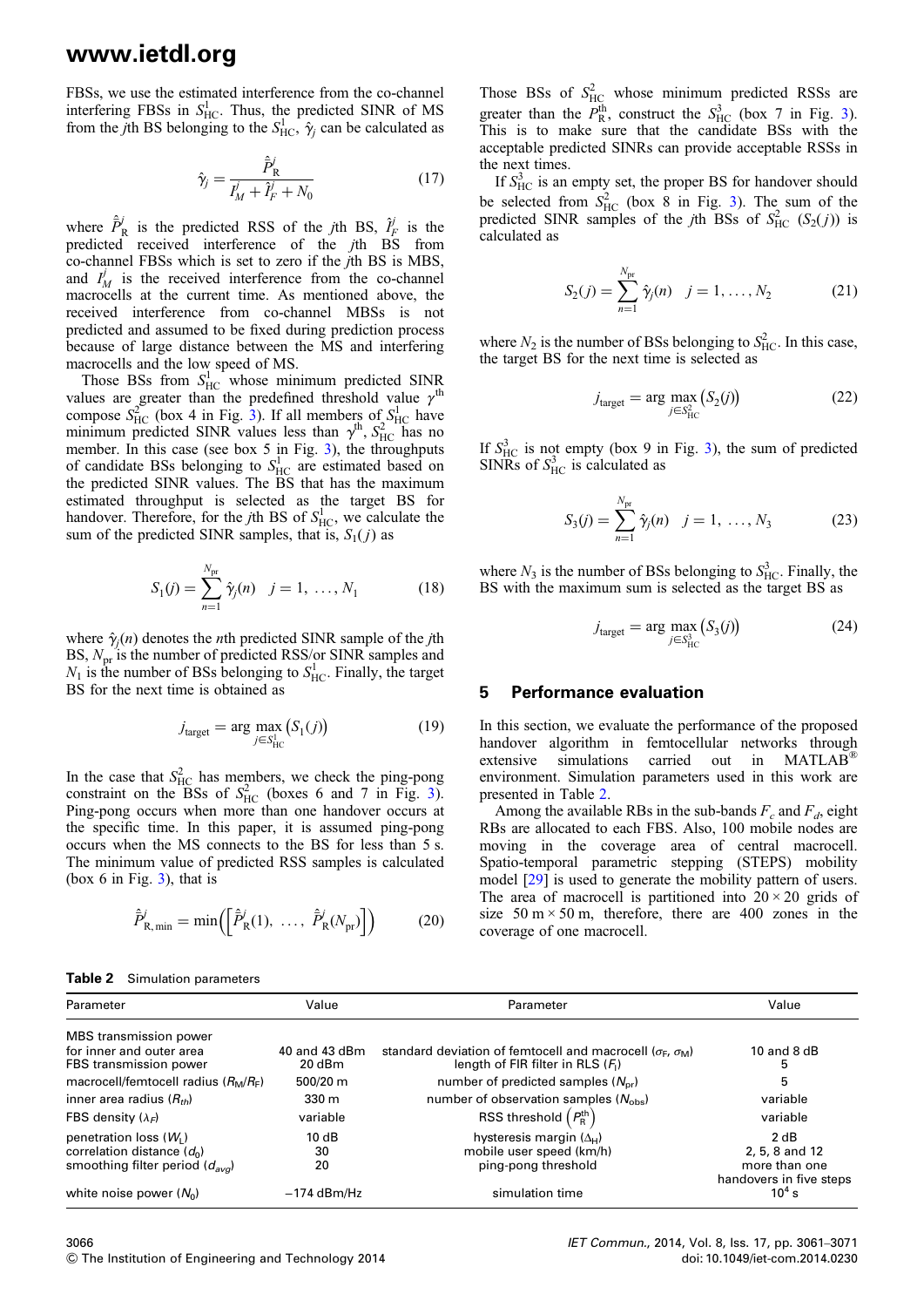

Fig. 4 Predicted RSS samples based on previous RSS samples using the RLS-based predictor,  $N_{obs} = 10$ ,  $N_{pr} = 5$ ,  $F_l = 5$ a Descending scenario

b Ascending scenario

The residence time of MS in each zone is chosen randomly from uniform distribution in the range [120, 600] seconds. The maximum pause time of MSs in each way point is set to 15s. The speed of MS remains fixed during simulation time, and for each speed mentioned in Table 2, we calculate the performance of the proposed method.

The threshold for outage  $\gamma$ <sup>th</sup> depends on the QoS requirements and it is set to 5 dB here as in [30]. Also, the ping-pong threshold is chosen according to  $[31]$ , however, one can use a different value depending on his definition of ping-pong.

#### 5.1 Performance of the RLS-based RSS prediction

In this part, we assess the performance of the proposed RLS-based prediction algorithm which is the basic element of our introduced handover approach. In Fig. 4, for both ascending and descending RSS scenarios, the predicted RSS samples based on the observed RSS samples are depicted, where an FIR filter with length five and  $N_{\text{obs}} = 10$ measured RSS samples are used to predict the next five RSS samples. The coefficients of FIR filter are obtained

based on the RLS algorithm, explained previously. It is observed that in both scenarios, the RLS algorithm efficiently predicts the RSS samples with high accuracy.

The performance of RLS algorithm in prediction of RSS samples is presented in terms of mean-squared-error (MSE) and mean-normalised-absolute-error (MNAE) in Figs. 5a and b, respectively. The results are obtained using all predicted RSS samples during simulation time. We observe that by increasing the number of observed samples  $(N_{\text{obs}})$ , both MSE and MNAE increase. The reason is that the non-recent samples of RSS may not represent the current status of the channel sufficiently. Therefore, it is better to limit the number of training samples (i.e.  $N_{\text{obs}}$ ) to a reasonable threshold (simulations show that ten samples achieve a good prediction performance).

Also as followed from Fig. 5, for a constant  $N_{\text{obs}}$ , as the speed increases, both metrics increase. The reason is that when speed increases, because of the fast variations of the user distance from BSs, variations of RSS increase which makes the RSS prediction more complicated and consequently, the accuracy of the prediction degrades.



Fig. 5 Performance of RLS-based RSS prediction algorithm in terms of a MSE b MNAE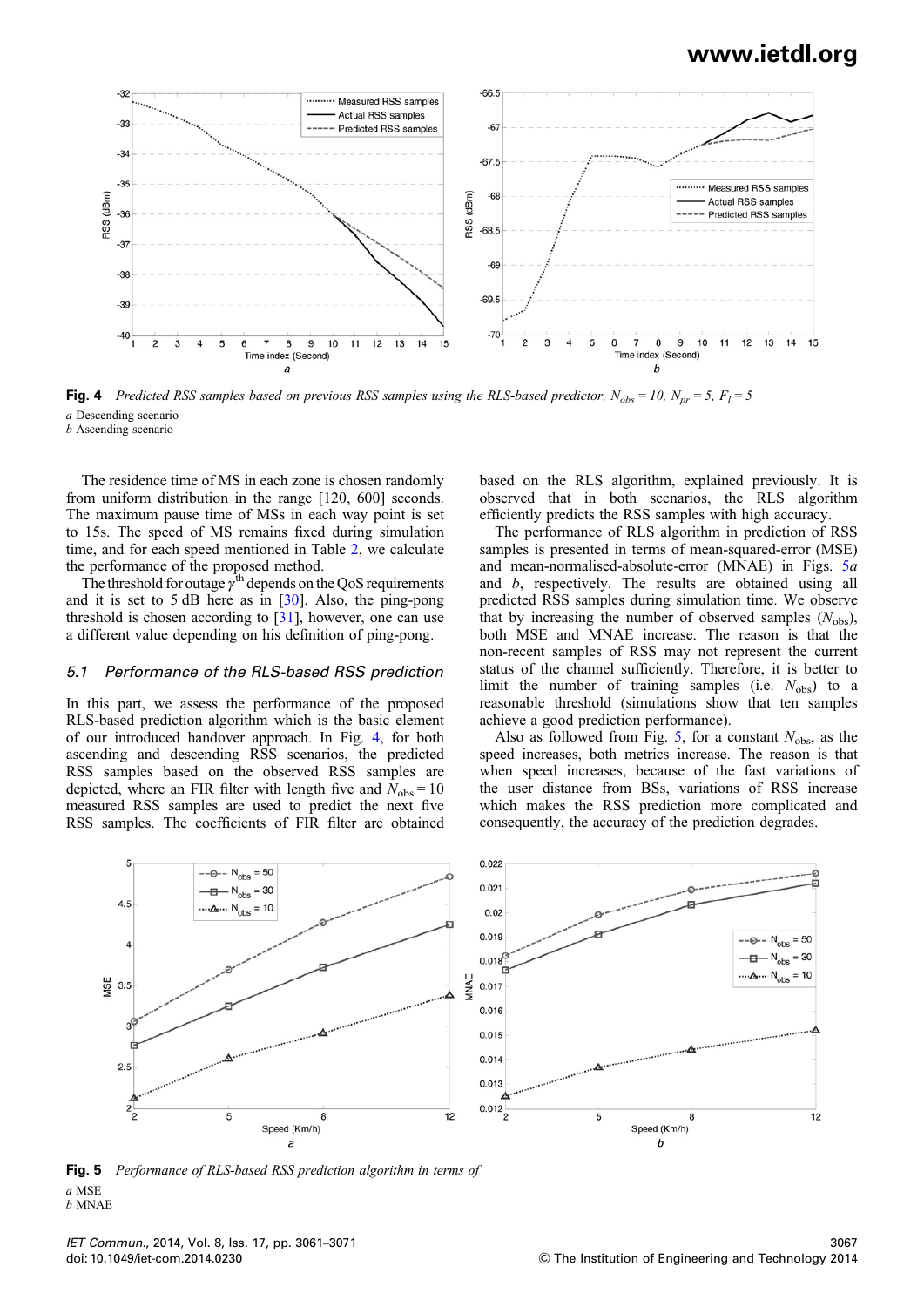

Fig. 6 Performance of the proposed algorithm in terms of a NHO b PPR

#### 5.2 Assessing the NHO and PPR

In Fig. 6, for different FBS densities (i.e.  $\lambda_F$ ), the average NHO and the average PPR are shown for different speeds and  $N_{\text{obs}}$ s. The PPR is defined as the ratio of ping-pong handovers to the total number of the handovers. As expected, by increasing the number of FBSs, NHO and PPR also increase for all speeds and  $N_{\text{obs}}$ . For the same  $N_{\text{obs}}$  in all densities, the increase in speed results in the increase in NHO and PPR. The reason is that, as speed increases, the residential time of MS in the coverage of FBS reduces, therefore, NHO and PPR increase. Moreover, as illustrated in the figure, when the density increases the NHO increases which in turn leads to higher PPRs.



#### 5.3 Assessing the throughput and OP

The average throughput and OP of the proposed algorithm are shown in Fig. 7. The threshold value for acceptable SINR is set to 5 dB. It should be noted that the threshold of 5 dB for outage is chosen arbitrary and is the same in all algorithms for fair comparison. Obviously, higher values of this threshold increase the OP.

As observed, increasing the speed degrades the performance in terms of throughput and OP. For constant density of FBSs, the number of observations equal to  $N_{\text{obs}}$ = 10 achieves the best throughput and OP. Therefore, using long history in prediction of the next RSS samples does not necessarily result in high performance. Moreover,



Fig. 7 Performance of the proposed algorithm in terms of a Throughput b OP

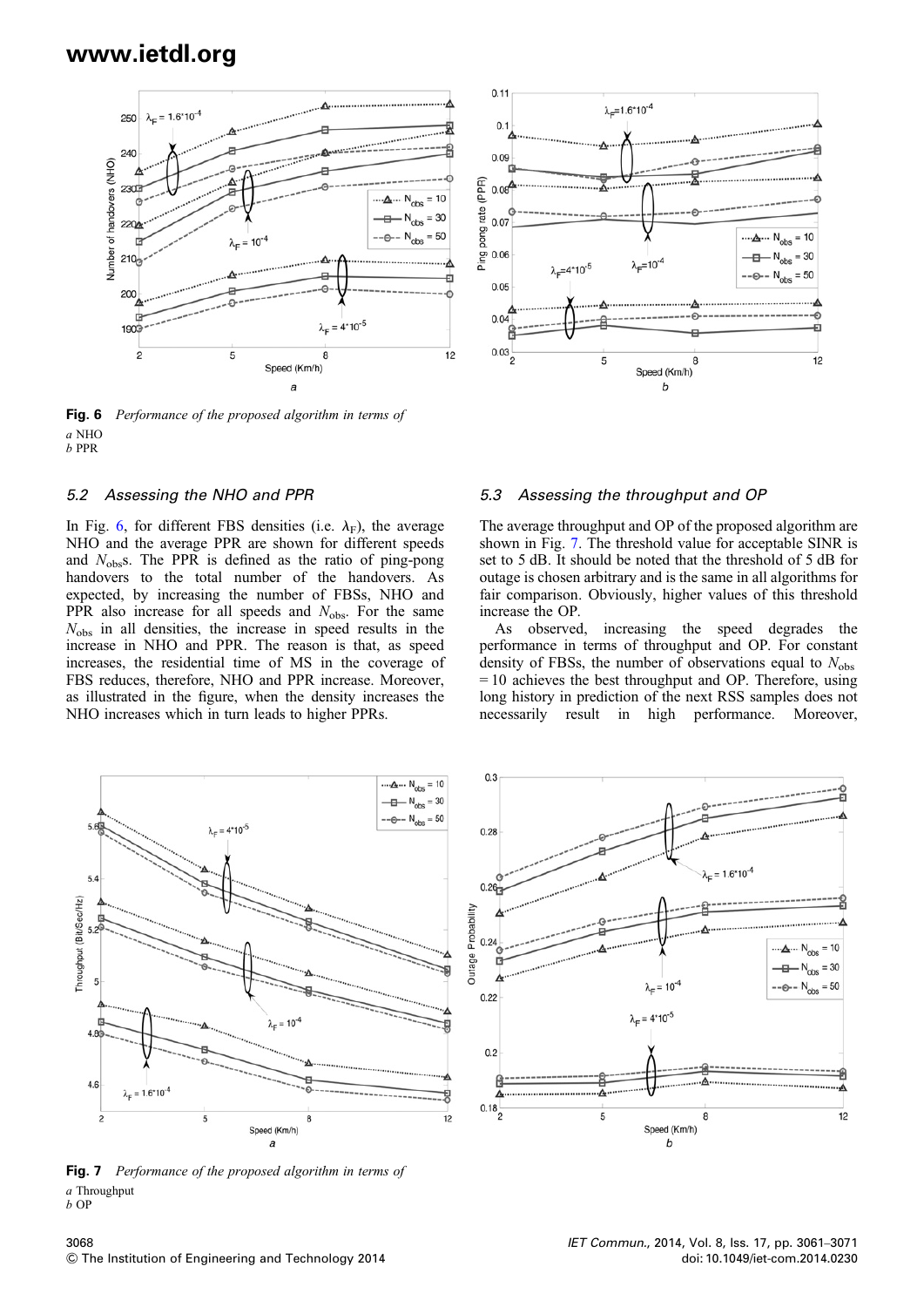

Fig. 8 Average throughput of the proposed algorithm against the speed for different RSS threshold values and FBS densities  $a \lambda_{\rm F} = 4 \times 10^{-5}$ 

 $b \lambda_F = 1.6 \times 10^{-4}$ 

increasing  $N_{\text{obs}}$  increases the computational complexity. It is seen that the proposed algorithm can perform well with low number of previous RSS samples. Also, the performance degrades as the number of FBSs increases (i.e. higher values of  $\lambda_F$ ), which is because of the increase of interference.

#### 5.4 Effect of RSS threshold value

According to (16), the primary neighbour list (i.e.  $S_{\text{HC}}^1$ ) contains the BSs holding the following two conditions: First, their RSS values are greater than that of the serving BS; second, their RSS values are greater than the RSS threshold value  $(P_{\text{R}}^{\text{th}})$ . To investigate the effect of  $P_{\text{R}}^{\text{th}}$  on the performance of the proposed algorithm, we set up

simulations with different values of  $P_{\rm R}^{\rm th}$  from -64 to −80 dBm by steps of 4 dBm. The resulted throughputs and PPRs are illustrated in Figs. 8 and 9, respectively. When  $P_{\rm R}^{\rm th}$  is high, more candidate BSs are excluded from  $S_{\rm HC}^1$ , thus, less candidates are considered for handover. In such a situation, there might be some BSs whose RSS values are greater than that of the serving BS (and thus can offer a higher throughput). However, they are not considered for possible handover because their RSS values are less than  $P_{\rm R}^{\rm th}$ . Fig. 8 confirms this issue where lower  $P_{\rm R}^{\rm th}$  results in higher throughput. On the other hand, since lower  $P_R^{\text{th}}$ causes more unstable BSs included in  $S_{HC}^1$ , the PPR is increased as shown in Fig. 9, which is not actually desirable. In this paper, we take  $P_R^{\text{th}} = -72$  dBm similar to



Fig. 9 PPR of the proposed algorithm against the speed for different RSS threshold values and FBS densities  $a \lambda_F = 4 \times 10^{-5}$  $b \lambda_F = 1.6 \times 10^{-4}$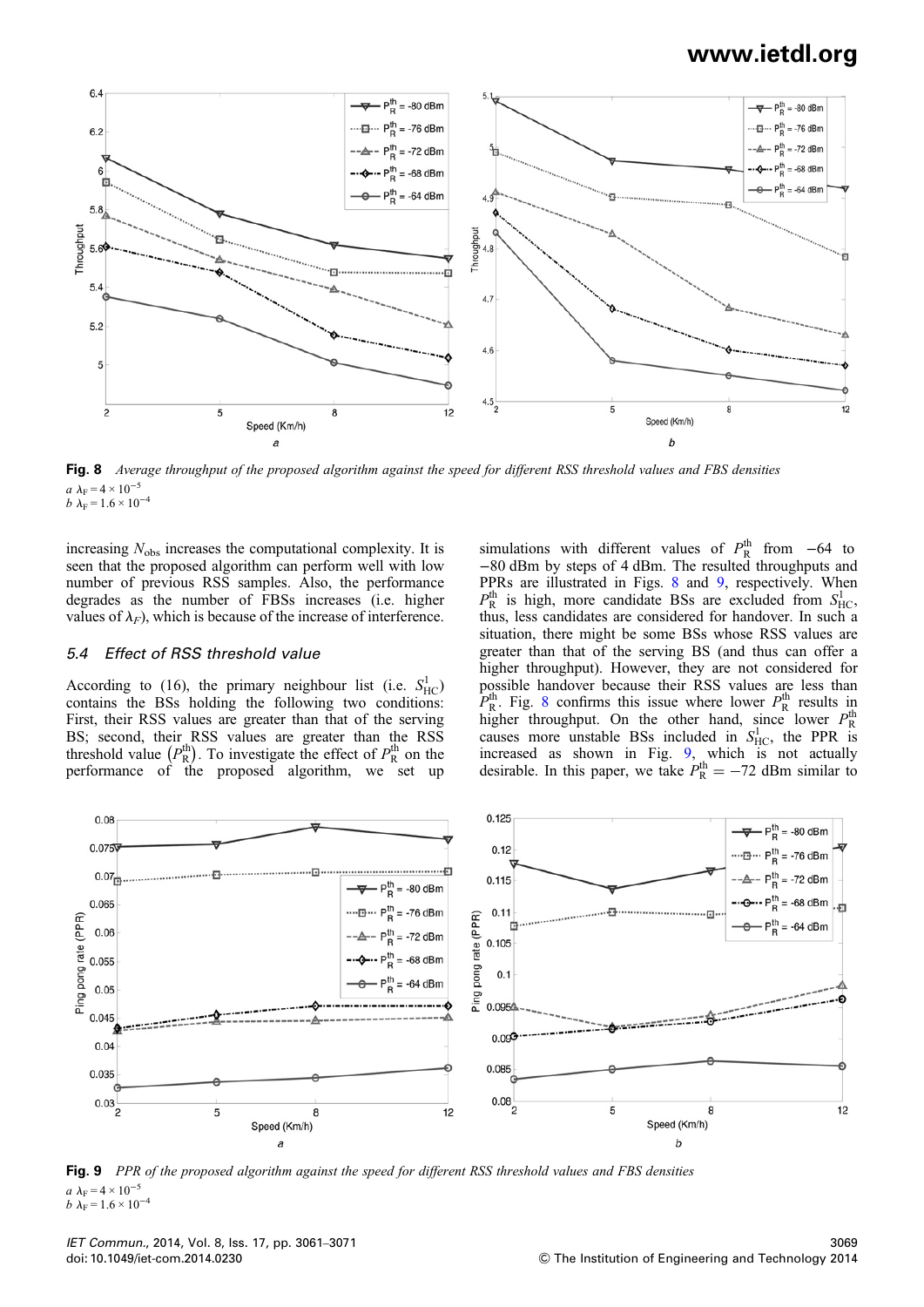

**Fig. 10** Performance comparison of the proposed method with other handover algorithms  $a$  Throughput b PPR

some other works in the literature [6, 7], which provides a good trade-off between the throughput and PPR.

### 5.5 Comparison with the conventional handover algorithms

Finally, we compare the performance of the proposed RSS prediction-based algorithm with the conventional algorithm [6], RSS- $\alpha$  [6] and RTWL [7]. In the conventional algorithm, at first the neighbour list is constructed based on the current RSS samples according to (16), and then, the user connects to the BS, which has the maximum current RSS value. In the RSS- $\alpha$  algorithm [6], a weighted sum of the RSSs of both MBS and FBS is used to make decision to overcome the difference between the transmission powers of the MBS and the FBS, where  $\alpha$  is used to weight the RSS of MBS. It is noted the parameter  $\alpha$  depends on the distance of FBS from origin. It is worth mentioning that if the weighting parameter is set to zero, RSS- $\alpha$  algorithm behaves the same as the conventional algorithm. In RWTL algorithm [7], both RSS and wireless transmission loss are used to make decision for handover. In Fig. 10, the performance of the proposed algorithm is compared with the conventional, RSS- $\alpha$ , and RWTL algorithms in terms of throughput and PPR. As observed, our proposed algorithm outperforms the other three algorithms. That is, it results in a higher throughput and a lower PPR for different densities of FBSs (i.e. different values of  $\lambda_F$ ). Furthermore, increasing  $\lambda_F$  degrades the performance of all algorithms, as expected.

#### 5.6 Computational complexity

At the step of finding the target BS, our algorithm does not need any control messages to be exchanged. From the viewpoint of computational complexity, the main complexity of the proposed algorithm is in the step of predicting next RSS samples using RLS algorithm. In each iteration, RLS requires  $F_1^2 + 5F_1 + 1$ ,  $F_1^2 + 3F_1$  and 1 multiplications, additions and division, respectively [14],

where  $F_l$  is the length of FIR filter used for RSS prediction. Therefore, the overall complexity of the RLS algorithm is of order  $O(F_1^2)$  per iteration. In [6], the main complexity is in finding the optimal value of  $\alpha$  and in [7], in order to calculate transmission loss, the transmission powers of FBSs are needed to be known using some control messages. The imposed computational overhead of our algorithm is higher than those of  $[6, 7]$ . However, since  $F_1$  $=$  5 and the size of  $S_{HC}^1$  is limited according to real-life FBS density, the overhead is quite tolerable for todays' technology of user equipment, such as, typical smart phones. On the other hand, according to Fig. 10, the performance of our algorithm is higher than those of the other algorithms. In particular, the lower PPR leads to decreasing handover signalling overhead, which is one of advantages of our algorithm compared to [6, 7].

### 6 Conclusions

In the future, it is predicted that plenty of femtocells will be deployed in the overage of current macrocells, which increase the chance of ping-pong handovers. Aiming at reducing such handovers, in this paper, an efficient handover algorithm based on the prediction of RSS and obtaining the future SINR values of the candidate BSs was proposed. We take advantage of the RLS estimator for RSS prediction and obtained that for achieving good results the number of training samples should be limited (in our simulations we found the proper value is around ten, although the mobility model of the MS affects this value). The behaviour of the proposed approach was studied through extensive simulations using STEPS mobility model. The results show that the proposed handover algorithm achieves a lower OP and PPR and a higher throughout in comparison with the previous works.

In the current proposed algorithm, the sojourn time of MSs in each femtocell is not taken into account in the handover decision making. As a future work, we aim at improving our algorithm by considering sojourn times in addition to the RSS and SINR criteria.